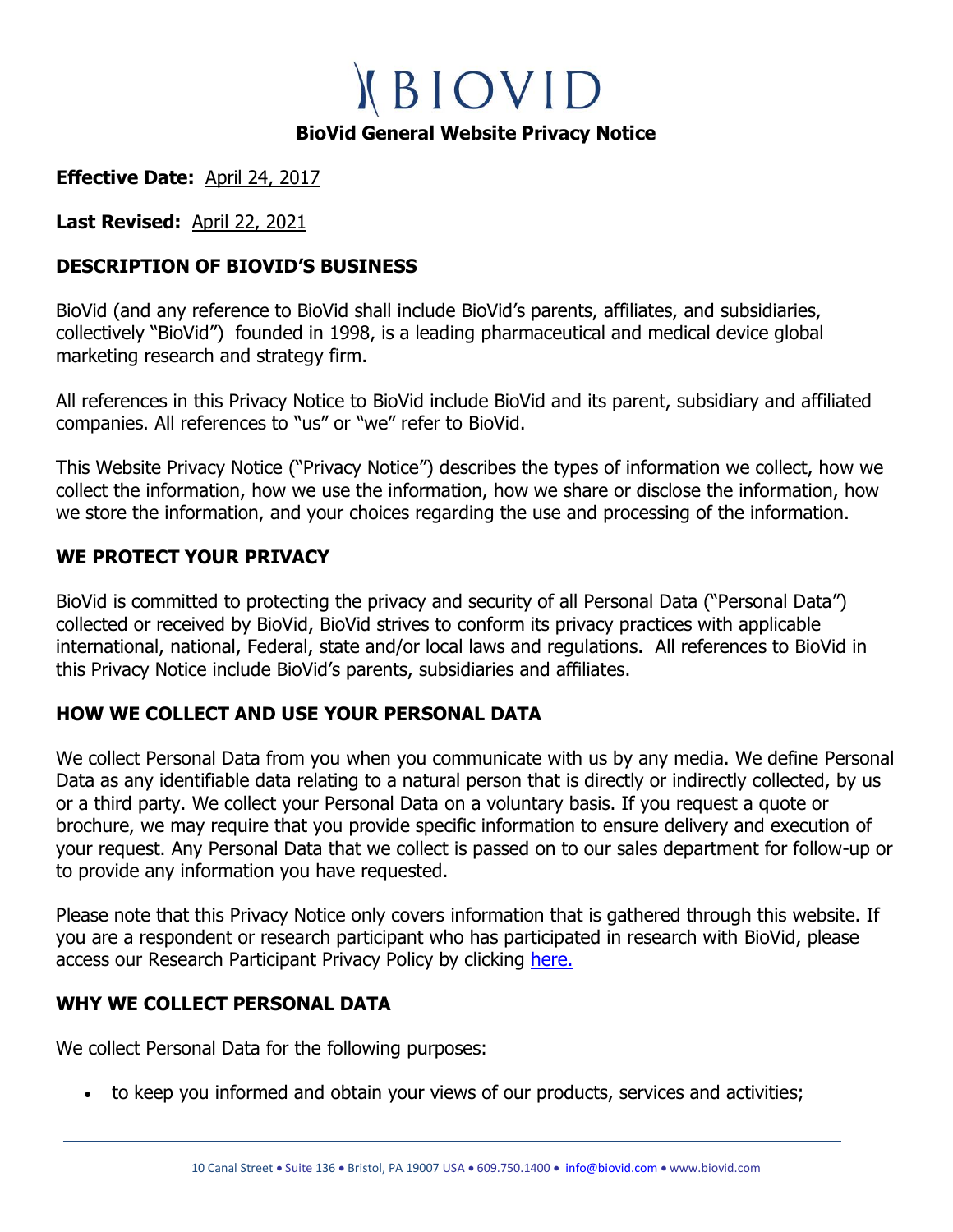- to transfer Personal Data to any subsidiary or group company;
- statutory and regulatory compliance;
- to process any enquiries raised by you and other communications initiated by you in relation to your dealings with Research Now and any services provided by Research Now;
- to market our products and services, including those of its group companies and third party suppliers;
- when permitted by you, to send you marketing communications keeping you informed about our activities; and
- to achieve our general objectives.

In addition to the above, BioVid may use information it collects or receives as set forth in this Privacy Notice.

# **HOW DO WE COLLECT INFORMATION, INCLUDING PERSONAL DATA?**

## **Information provided by you:**

We collect the following Information submitted or provided by you:

- a. through or in connection with this website;
- b. through or in connection with business meetings with actual or potential customers or clients;
- c. through or in connection with promotions, meetings, events, and/or trade or industry shows or conferences sponsored by, hosted by, or attended by BioVid and/or BioVid's employees, representatives, and/or agents; and
- d. through telephone calls, email communications, and/or other forms of communication.

BioVid may collect information, including, without limitation, Personal Data, from third parties, including, without limitation, industry conference or event organizers or sponsors.

# **Information collected via Cookies:**

Our website uses "cookies." Cookies are small text files that a website transfers to your computer's hard drive. We may use cookies to measure traffic patterns, personalize content, control security and to help us make our site more useful. The cookies we use do not supply Personal Data, but may identify your OS version, browser and Internet specifications. You have the choice to accept, reject or be notified when a site sets a cookie by configuring your browser preferences.

## **Information automatically collected and stored in Log Files:**

BioVid's websites may automatically gather and store certain information in log files, including, without limitation, data available from your web browser, including, without limitation: IP address, browser type, Internet service provider, referring/exiting pages, operating system, date/time stamp and click stream data.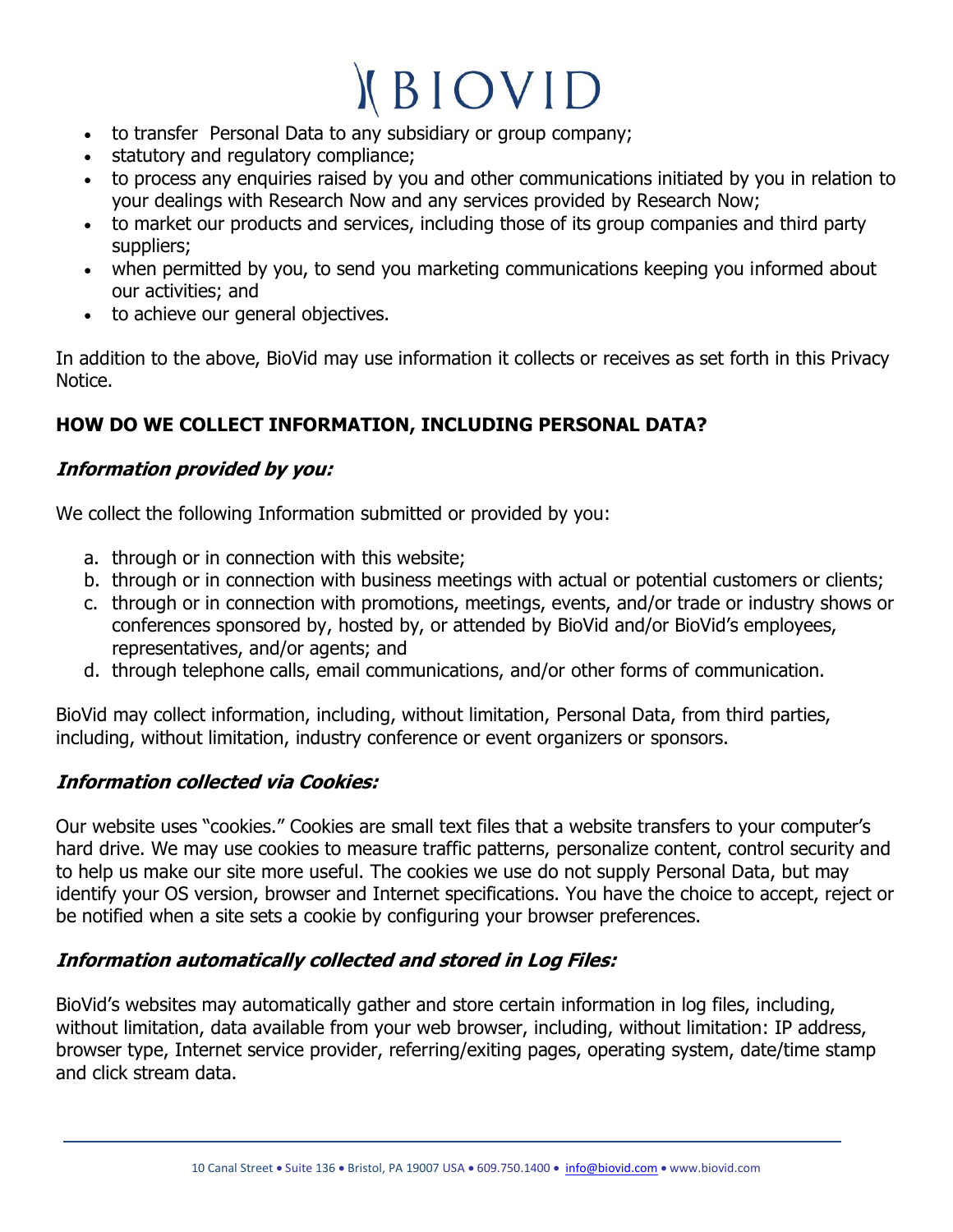## **HOW DO WE USE YOUR PERSONAL INFORMATION?**

We may use your Personal Data, including information collected from third parties for various purposes, including, without limitation, to send you emails or other communications as described herein. In the event you receive such communications, you will have the opportunity to opt-out of receiving communications from us.

### **HOW DO WE SHARE YOUR PERSONAL INFORMATION**?

BioVid does not sell your Personal Data and does not disclose your Personal Data except as described in this Privacy Notice or as otherwise consented to by you.

We may share your Personal Data, as follows:

- a. within the BioVid group of companies (with BioVid's parents, subsidiaries, and affiliates) and the directors, managers, officers, employees, consultants, and agents of these companies, subject to the terms of this Privacy Notice or as otherwise disclosed to you at the time of the collection of the information or as subsequently consented to by you;
- b. to service providers who are performing services on our behalf, including information technology hosting providers, cloud service providers, market research service providers, our agents, contractors or partners, whether engaged directly by BioVid or engaged by a third party. The service providers are authorized to use your Personal Data only as necessary to perform and provide the services for which they were engaged;
- c. in connection with the request or requirement of any lawful request by public authorities, to meet national security or law enforcement requirements;
- d. if we are required to do so pursuant to applicable laws or legal or court process, when we believe disclosure is necessary to prevent harm or financial loss, or in connection with an investigation of actual or suspected fraud or illegal activity;
- e. in the event we sell or transfer all or a portion of our business or assets. Should such a sale or transfer occur, we will require the other party (e.g., the surviving or resulting entity in a merger, or the acquiring entity in an acquisition) to agree in writing to use, protect, and maintain the security, integrity, and confidentiality of the transferred Personal Data in accordance with this Privacy Notice; and
- f. as otherwise permitted pursuant to this Privacy Notice or otherwise authorized by you.

BioVid will require others who acquire or provide Personal Data to BioVid, including those engaged to provide support services, to adopt and comply with the principles in this Privacy Notice. BioVid acknowledges its potential liability in cases of onward transfers to third parties.

We may maintain Personal Data or machine identifiable information in order to satisfy your requests and/or BioVid's business requirements.

#### **LINKS TO OTHER WEBSITES**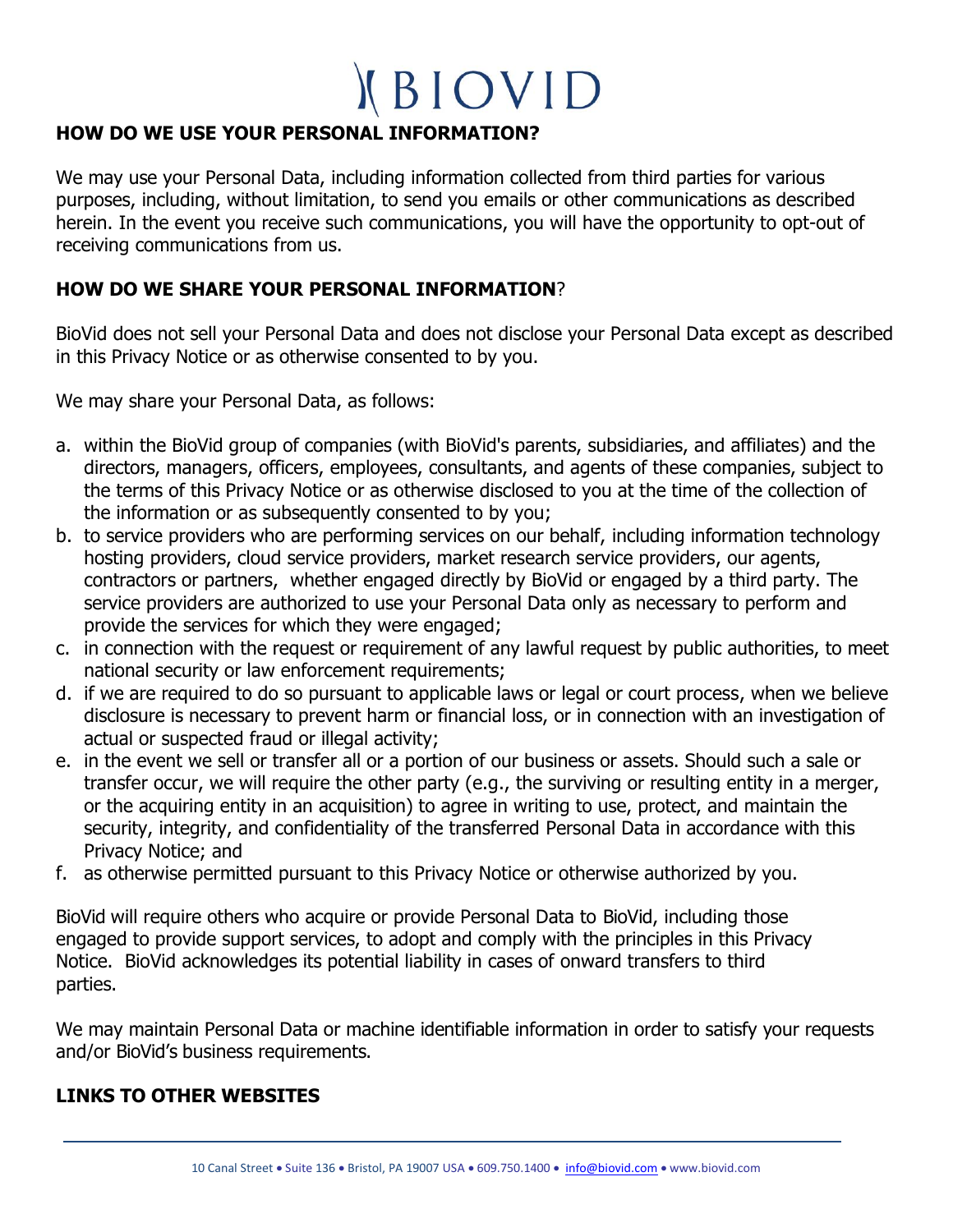This website may contain links to other websites. BioVid is not responsible for the privacy practices or the content of such websites. To ensure the protection of your privacy, always review the privacy notice of the websites you visit by linking from this website.

## **CHILDREN**

BioVid is committed to protecting the privacy of children. This website is not intended for minors. No information should be submitted to our website by users under the age of 13, and we do not collect information from any user we have reason to believe is a child under the age of 13. In addition, you must be 18 years of age or older to apply for employment at BioVid.

### **WHERE IS INFORMATION STORED**?

All information is stored on servers and systems located in the United States, which servers are licensed, owned, and/or maintained by BioVid.

## **WHAT SECURITY MEASURES HAS BIOVID IMPLEMENTED**?

BioVid maintains appropriate technical, administrative and physical safeguards to protect information received or collected by BioVid. BioVid reviews, monitors and evaluates its privacy practices and protection systems on a regular basis. Notwithstanding the foregoing, transmissions over the Internet and/or a mobile network are not one hundred percent (100%) secure and BioVid does not guarantee the security of transmissions. BioVid is not responsible for any errors by individuals in submitting Personal Data to BioVid.

#### **INFORMATION FOR CITIZENS OF THE UK, EU AND SWITZERLAND ABOUT CROSS-BORDER TRANSFERS**

BioVid complies with the EU-US and Swiss-US Privacy Shield Framework as set forth by the U.S. Department of Commerce regarding the collection, use, and retention of personal information from European Union member countries, the United Kingdom and Switzerland. BioVid has certified that it adheres to the Privacy Shield Principles of Notice, Choice, Accountability for Onward Transfer, Security, Data Integrity and Purpose Limitation, Access, and Recourse, Enforcement and Liability. If there is any conflict between the policies in this privacy notice and the Privacy Shield Principles, the Privacy Shield Principles shall govern. To learn more about the Privacy Shield program, and to view our certification page, please visit [www.privacyshield.gov/list.](http://www.privacyshield.gov/list)

We may also process Personal Data relating to individuals in the United Kingdom, Switzerland and in the EU via other compliance mechanisms, including the consent of such individuals or via data processing agreements based on Standard Contractual Clauses. In compliance with the EU-US and Swiss-US Privacy Shield Principles, BioVid commits to resolve complaints about your privacy and our collection or use of your personal information. European Union, United Kingdom and Swiss individuals with inquiries or complaints regarding this privacy notice should first contact BioVid at:

BioVid Corporation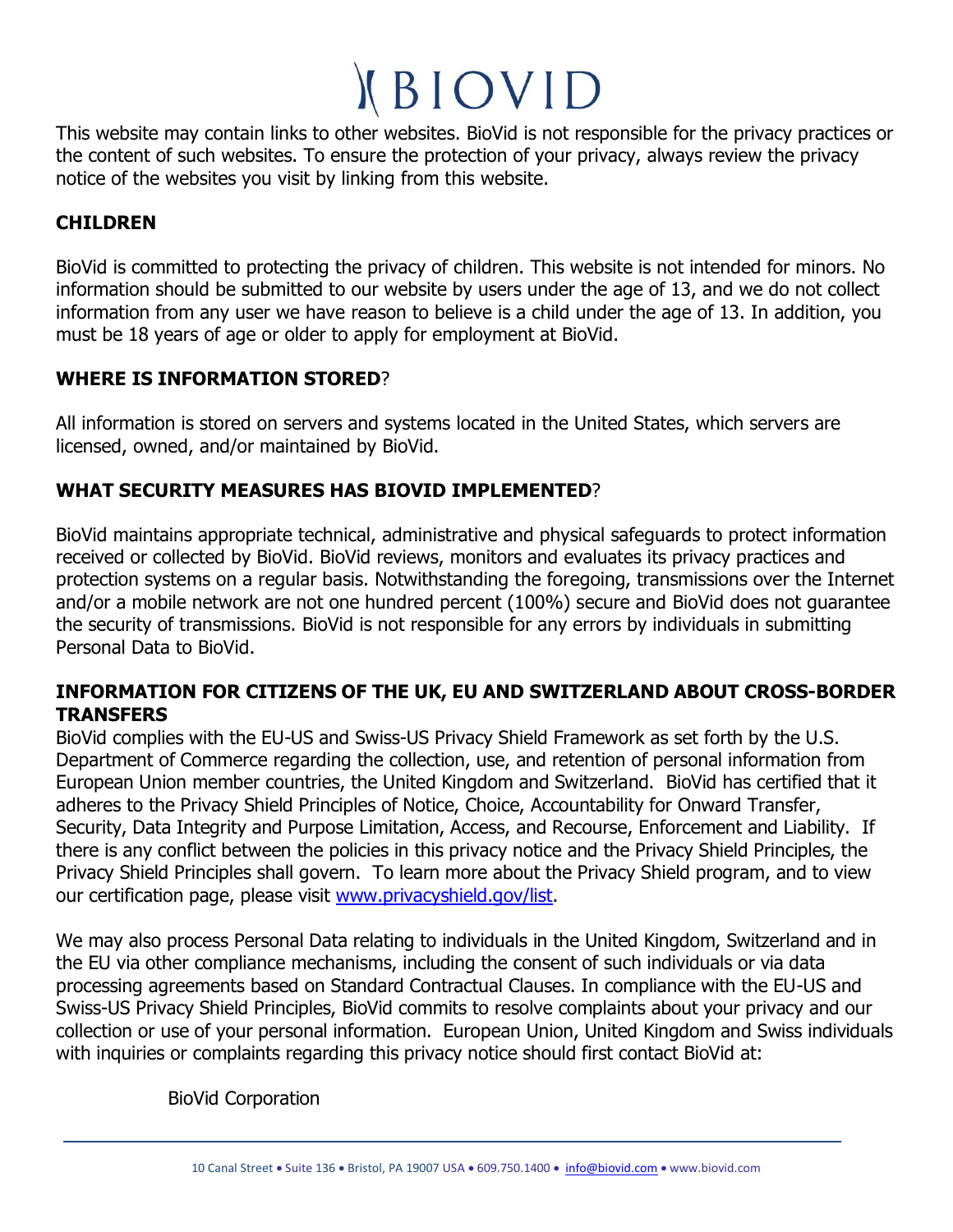10 Canal Street, Ste. #136 Bristol, PA 19007 Attn: Privacy Compliance Officer

BioVid has further committed to refer unresolved privacy complaints under the EU-US and Swiss-US Privacy Shield Principles to the INSIGHTS ASSOCIATION PRIVACY SHIELD PROGRAM, a non-profit alternative dispute resolution provider located in the United States and operated by the Insights Association. If you do not receive timely acknowledgment of your complaint or if your complaint is not satisfactorily addressed, please visit [http://www.insightsassociation.org/get-support/privacy-shield](http://www.insightsassociation.org/get-support/privacy-shield-program/privacy-shield-eu-swiss-citizens-file-complaint)[program/privacy-shield-eu-swiss-citizens-file-complaint](http://www.insightsassociation.org/get-support/privacy-shield-program/privacy-shield-eu-swiss-citizens-file-complaint) for more information and to file a complaint. These dispute resolution services are available at no cost to you.

BioVid is under the enforcement authority of the U.S. Federal Trade Commission. Under certain limited conditions, individuals may be able to invoke binding arbitration before the Privacy Shield Panel to be created by the U.S. Department of Commerce and the European Commission.

## **HOW CAN YOU ACCESS YOUR INFORMATION**?

You may access information we collect from or about you in order to review, correct, or delete such information by:

Sending an email request to: [privacy@biovid.com](mailto:privacy@biovid.com)

Regular mail to:

BioVid Corporation 10 Canal Street, Ste. #136 Bristol, PA 19007 Attn: Privacy Compliance Officer

### **WHO CAN I CONTACT WITH QUESTIONS OR COMPLAINTS ABOUT THIS PRIVACY NOTICE?**

If you have any questions or complaints regarding BioVid's privacy practices and/or this Privacy Notice or want to communicate an opt-out request to BioVid, please contact us by:

Sending an email request to: [privacy@biovid.com](mailto:privacy@biovid.com)

Regular mail to:

BioVid Corporation 10 Canal Street, Ste. #136 Bristol, PA 19007 Attn: Privacy Compliance Officer